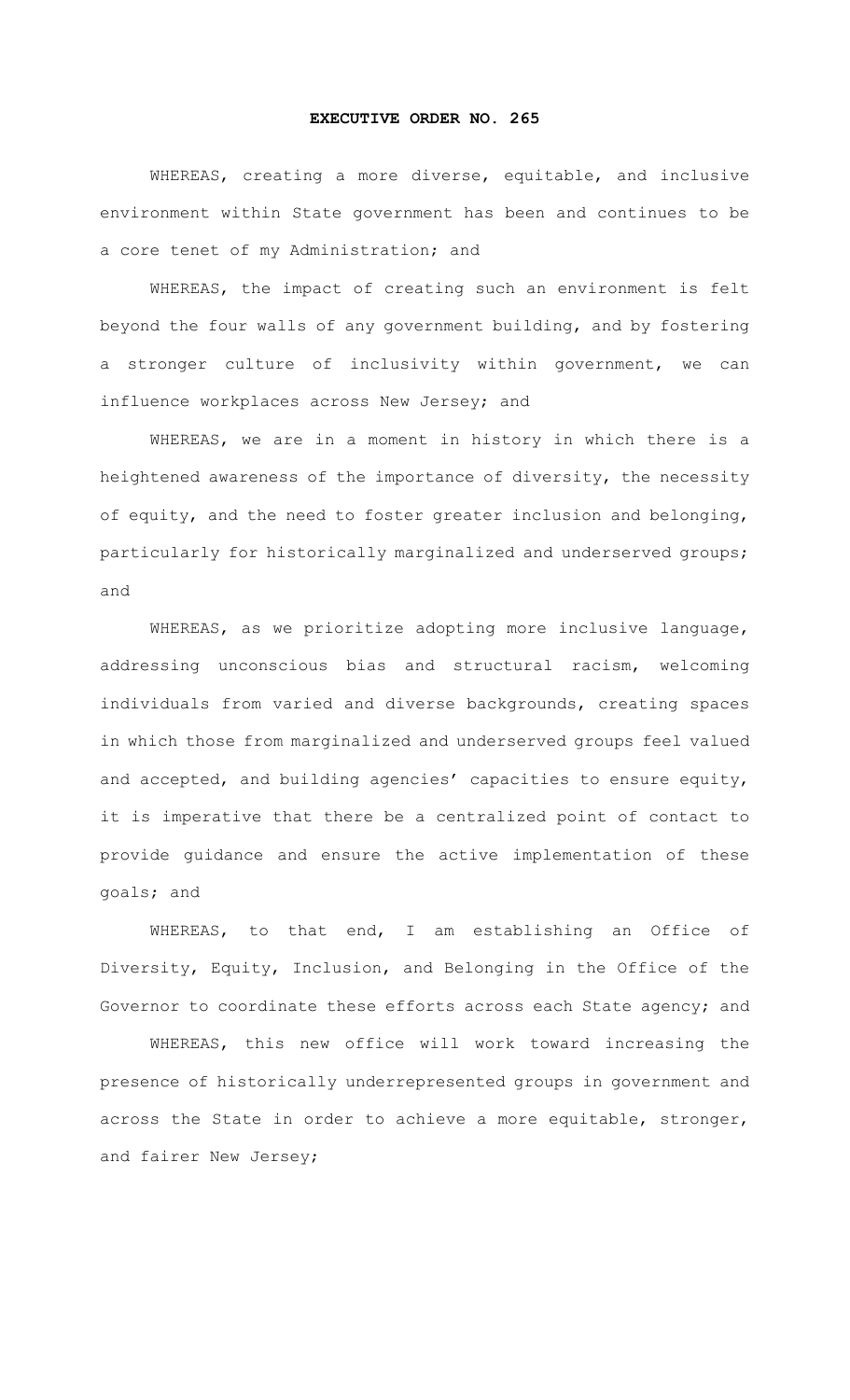NOW, THEREFORE, I, PHILIP D. MURPHY, Governor of the State of New Jersey, by virtue of the authority vested in me by the Constitution and by the Statutes of this State, do hereby ORDER and DIRECT:

1. There is hereby established, in the Office of the Governor, the Office of Diversity, Equity, Inclusion, and Belonging ("the Office"), which shall coordinate the policymaking processes of State agencies with respect to strengthening diversity, equity, inclusion, and belonging amongst those employed by the State; coordinate advice to the Governor on these matters; ensure that policy decisions and programs impacting diversity, equity, inclusion, and belonging are consistent with the Governor's goals and that those goals are being effectively pursued, and monitor implementation of the Governor's policies concerning diversity, equity, inclusion, and belonging.

2. The Office shall be led by a Director who shall be appointed by and serve at the pleasure of the Governor and who shall be under the immediate supervision and direction of the Governor's Chief Policy Advisor. The Director may hire staff as may be necessary to carry out the provisions of this Order, subject to the availability of funds and approval by the Governor's Chief of Staff, and may conduct the work of the Office in any manner, including through committees or other collaborative groups, as appropriate.

- 3. The Office shall:
	- a. Develop and oversee a Statewide equity capacitybuilding infrastructure for all State agencies, personnel, and recipients of State funds, and this infrastructure may include recommended protocols,

2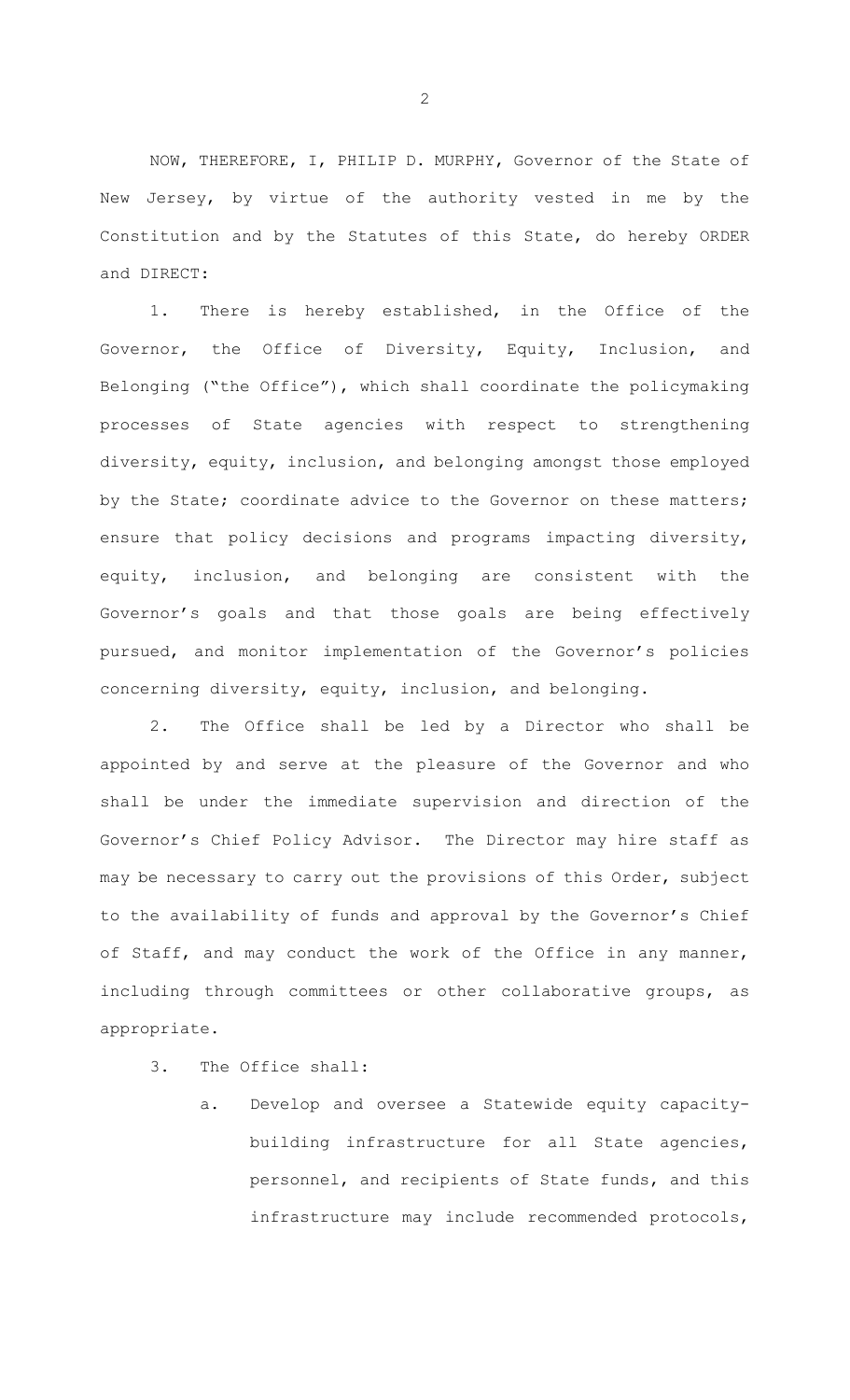tools, and training resources to improve equity within their organizations;

- b. Provide direction and guidance to diversity officers and offices within the Executive Branch of State government, and, to the extent practicable, to diversity officers and offices of nongovernmental entities receiving State funds;
- c. Develop a high-level accountability structure to support the work toward improving diversity, equity, inclusion, and belonging in the State by conducting assessments of such policies, monitoring the progress of those policies, and supporting the development of new policies;
- d. Oversee the placement of anti-discrimination statements and goals in public policy or guidance documents issued by State agencies;
- e. Establish a strategic plan for measurable outcomes in implementation and growth in these areas, and, to the extent necessary, convene stakeholders such as State partners, personnel, contractors, and subject matter experts toward that end;
- f. Develop recommendations for the formation of policies that support diversity, equity, inclusion, and belonging in non-governmental entities; and
- g. Issue guidelines to effectuate any of the aforementioned duties.

4. The Director may call upon any State agency to provide information or other assistance as the Director deems necessary to discharge the duties under this Order. Each State agency shall, to the extent not inconsistent with law, cooperate fully with any

3